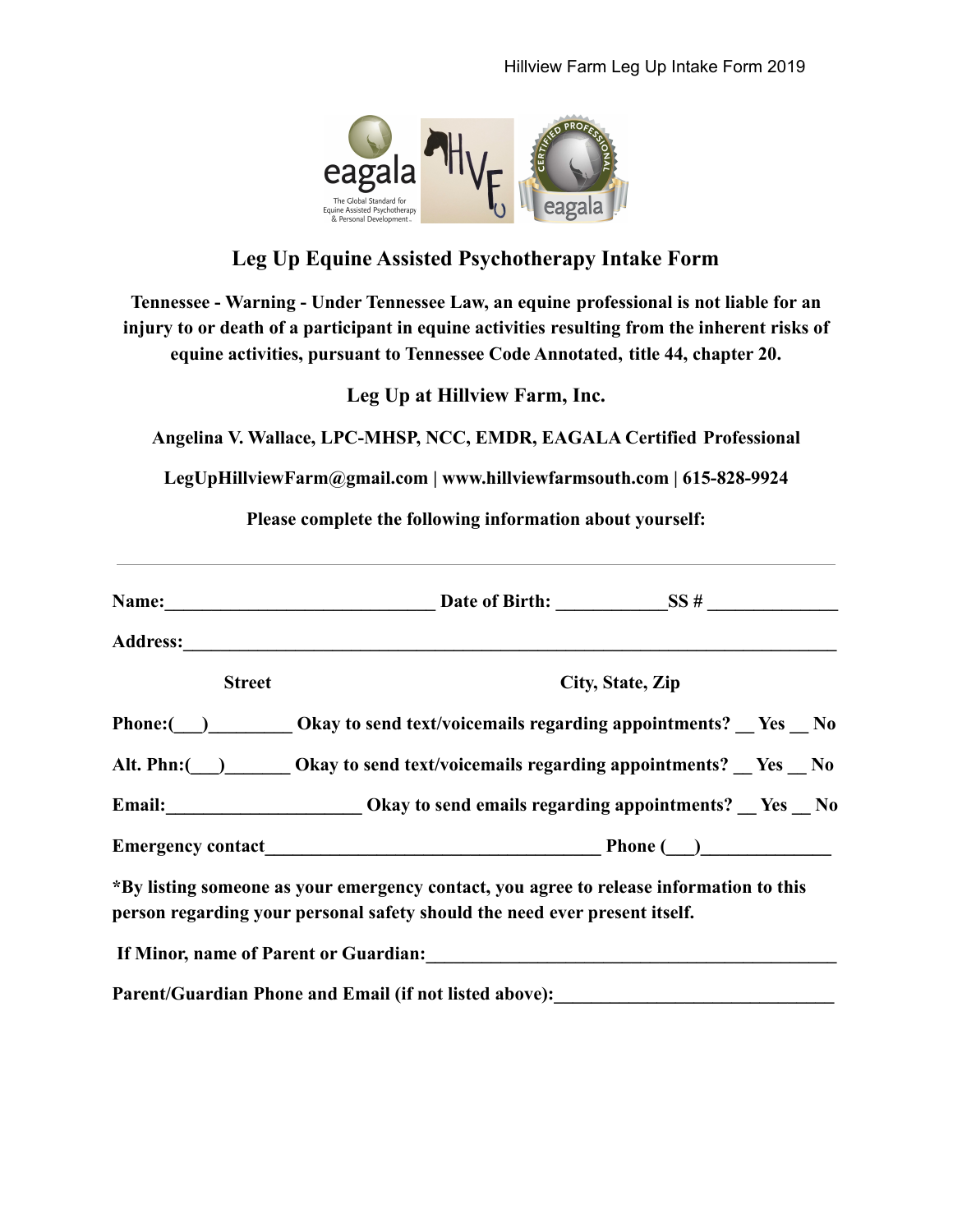| <b>Employment/School Information</b>                                             |                                                                                                                       |
|----------------------------------------------------------------------------------|-----------------------------------------------------------------------------------------------------------------------|
|                                                                                  |                                                                                                                       |
|                                                                                  |                                                                                                                       |
|                                                                                  |                                                                                                                       |
|                                                                                  |                                                                                                                       |
|                                                                                  |                                                                                                                       |
| Military Service? __ Yes __ No                                                   |                                                                                                                       |
|                                                                                  |                                                                                                                       |
|                                                                                  | Spouse/Significant Other Name: Phone: Phone:                                                                          |
| Is it Okay to speak with your spouse/significant other regarding your treatment? |                                                                                                                       |
| $Yes$ No                                                                         |                                                                                                                       |
| Are you taking any prescription drugs at this time?   Yes   No                   |                                                                                                                       |
|                                                                                  |                                                                                                                       |
| If yes, please list with dosage: for what purpose? For how long?                 | <u> 1989 - Johann Stoff, deutscher Stoffen und der Stoffen und der Stoffen und der Stoffen und der Stoffen und de</u> |
|                                                                                  |                                                                                                                       |
| Have the medications helped?                                                     |                                                                                                                       |
| <b>Medical Primary Care or Family</b>                                            |                                                                                                                       |
| Physician:                                                                       | <b>Phone</b>                                                                                                          |
| <b>Address:</b>                                                                  |                                                                                                                       |
| Do I have permission to speak with your doctor if necessary for your treatment?  |                                                                                                                       |

**\_\_\_Yes \_\_\_No**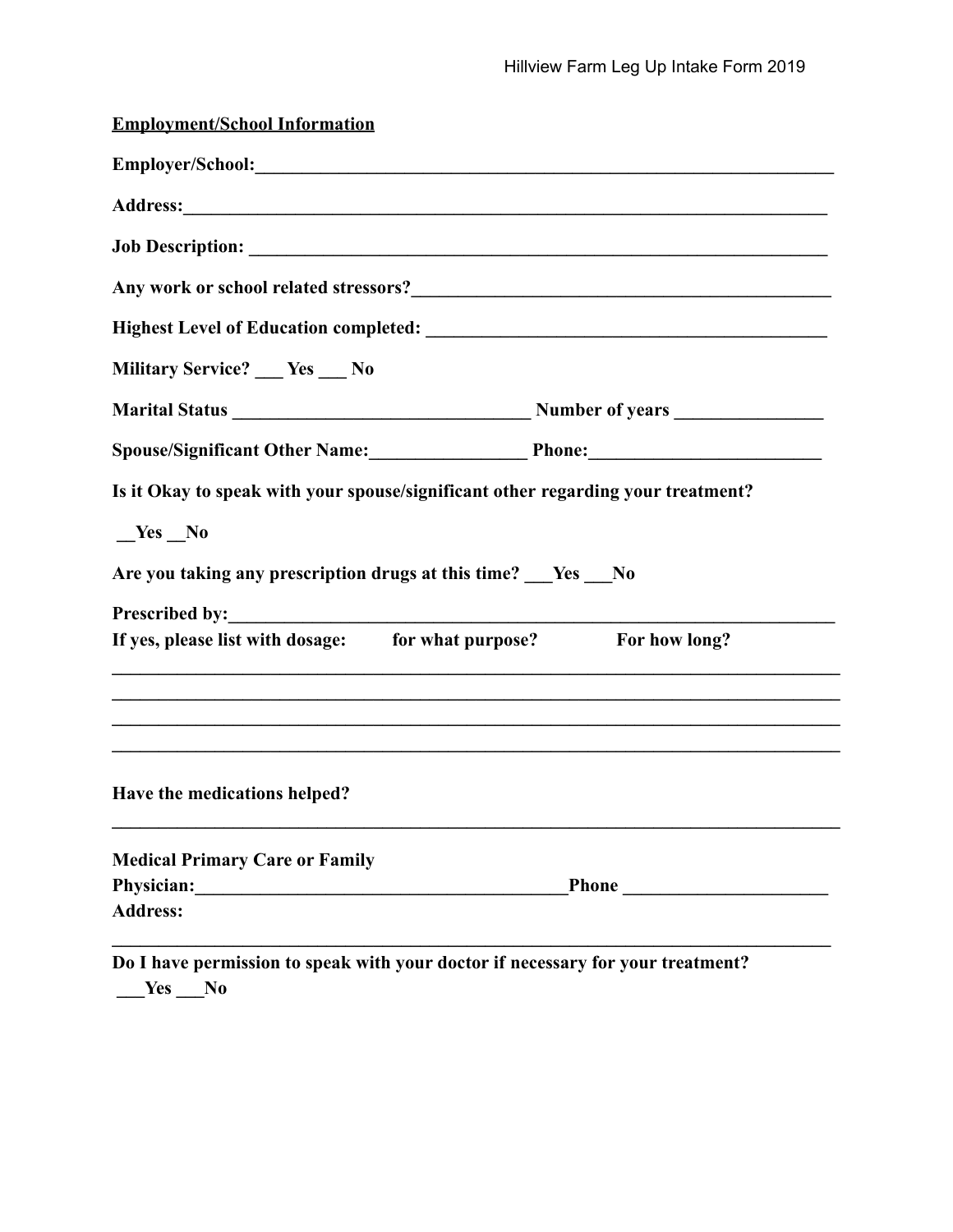| Yes No                                                                                                                                                                                                                                                                                                                                               |
|------------------------------------------------------------------------------------------------------------------------------------------------------------------------------------------------------------------------------------------------------------------------------------------------------------------------------------------------------|
| Do I have permission to speak with your psychiatrist if necessary for your treatment?<br>Is there anyone else you would like to give permission for me to speak with or send                                                                                                                                                                         |
| communication in regard to your treatment? Please list them below:<br>Name: <u>Name: Email:</u> Phone: Phone: Email: Name: Email: Name: Name: Name: Name: Name: Name: Name: Name: Name: Name: Name: Name: Name: Name: Name: Name: Name: Name: Name: Name: Name: Name: Name: Name: Name: Name: Name: Name:<br>Name: <u>Name: Phone: Phone: Email:</u> |
|                                                                                                                                                                                                                                                                                                                                                      |
|                                                                                                                                                                                                                                                                                                                                                      |
|                                                                                                                                                                                                                                                                                                                                                      |
|                                                                                                                                                                                                                                                                                                                                                      |
|                                                                                                                                                                                                                                                                                                                                                      |
|                                                                                                                                                                                                                                                                                                                                                      |
| The following questions are designed to help understand your background. Please complete<br>them as they apply to you.<br>Please describe any previous psychotherapy treatment:<br><u>Please describe any previous psychotherapy treatment:</u>                                                                                                      |
| (If you would like to give me permission to speak with your previous counselor, please list<br>their information below)                                                                                                                                                                                                                              |
| Name: <u>Name: Phone: Phone: Email:</u>                                                                                                                                                                                                                                                                                                              |
| Any significant changes in your life in the past year? If yes, please describe:                                                                                                                                                                                                                                                                      |
|                                                                                                                                                                                                                                                                                                                                                      |
|                                                                                                                                                                                                                                                                                                                                                      |
| Do you have any sleep concerns? If yes, please describe: _______________________                                                                                                                                                                                                                                                                     |
| <u> 1989 - Johann Stoff, amerikansk politiker (d. 1989)</u><br>Any medical/health related concerns that we need to be made aware of? If yes, please                                                                                                                                                                                                  |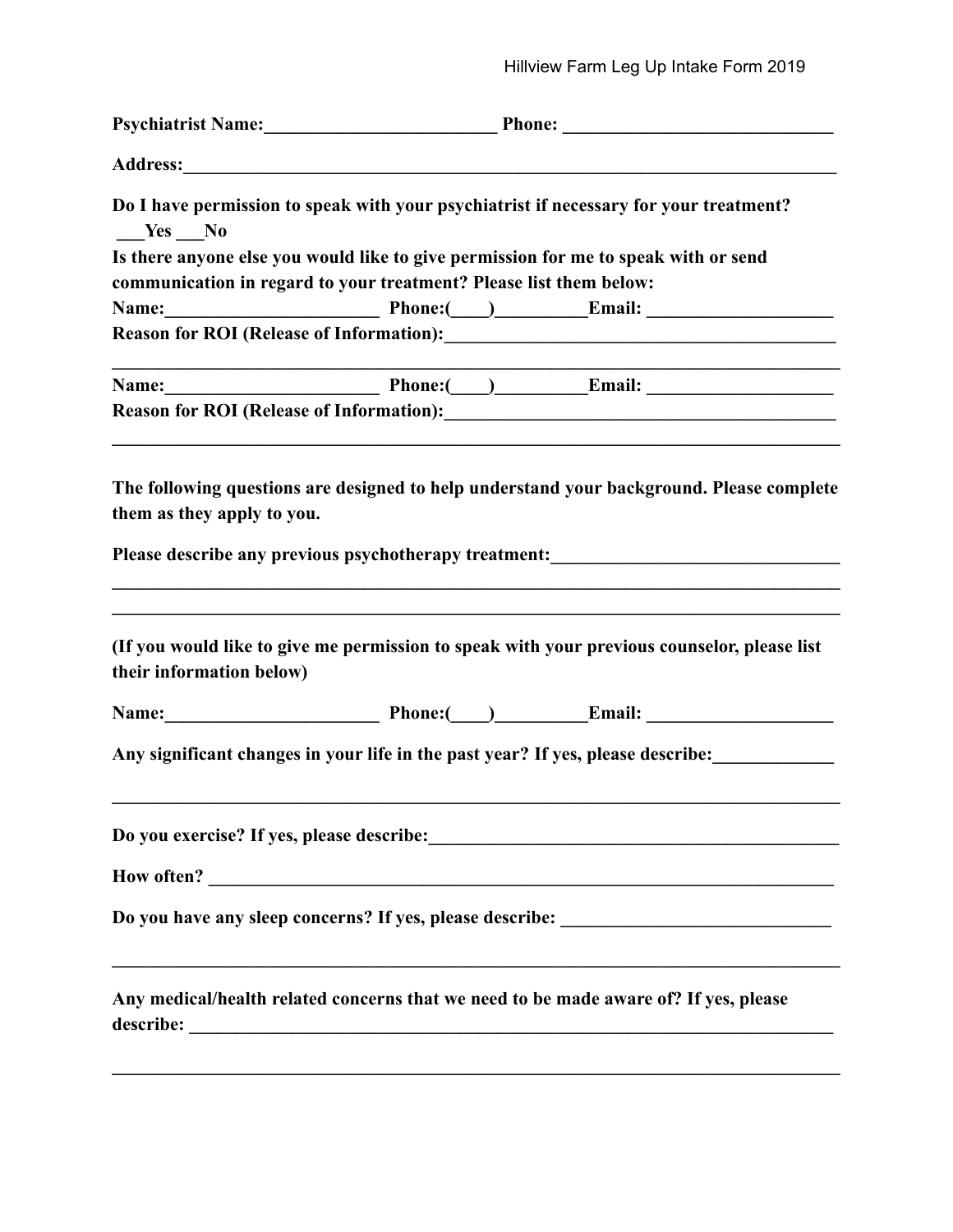**Any legal concerns? If yes, please describe: \_\_\_\_\_\_\_\_\_\_\_\_\_\_\_\_\_\_\_\_\_\_\_\_\_\_\_\_\_\_\_\_\_\_\_\_\_\_\_\_**

**Do you drink alcohol? If yes, how often/how many drinks per time?\_\_\_\_\_\_\_\_\_\_\_\_\_\_\_\_\_\_\_\_**

## **Current Symptoms (Please Circle any/all that apply)**

| <b>Anxiety/Stress</b>                      | <b>Depressed Mood</b> | Fatigue                         | <b>Headaches</b>               |
|--------------------------------------------|-----------------------|---------------------------------|--------------------------------|
| <b>Repetitive thoughts Low Self-Esteem</b> |                       | Insomnia                        | <b>Panic Attacks</b>           |
| <b>Body Image Issues</b>                   | <b>Indecisiveness</b> | Guilt/Shame                     | <b>Poor Memory</b>             |
| <b>Impulsiveness</b>                       | <b>Nightmares</b>     | <b>Flashbacks</b>               | <b>Suicidal Thoughts</b>       |
| <b>Hallucinations</b>                      | <b>Sadness</b>        | <b>Intrusive Thoughts</b>       | <b>Homicidal thoughts</b>      |
| <b>Racing Thoughts</b>                     | <b>Shyness</b>        | <b>Sexual Dysfunction</b>       | <b>Concentration issues</b>    |
| <b>Risky Behaviors</b>                     | <b>Restlessness</b>   | <b>Excitability</b>             | <b>School/Work trouble</b>     |
| <b>Self Injury</b>                         | Rage/Anger            | <b>Loss of Time</b>             | Loss of interest in activities |
| Worthlessness                              | <b>Stomach Issues</b> | <b>Worry</b>                    | <b>Change in eating habits</b> |
| <b>Nausea</b>                              | <b>Tearfulness</b>    | <b>Irritability</b>             | <b>Tension</b>                 |
| <b>Repetitive Behaviors</b>                |                       | Sleep not refreshing/wake often | <b>Intrusive Thoughts</b>      |
| Other (please list):                       |                       |                                 |                                |

| Family history of drug/alcohol abuse? If yes, please describe below: |  |
|----------------------------------------------------------------------|--|
|                                                                      |  |
|                                                                      |  |
|                                                                      |  |
| Other:                                                               |  |
|                                                                      |  |
| History of abuse or trauma to you or brothers/sisters? yes no        |  |
| <b>Please describe briefly:</b>                                      |  |

 $\mathcal{L}_\mathcal{L} = \{ \mathcal{L}_\mathcal{L} = \{ \mathcal{L}_\mathcal{L} = \{ \mathcal{L}_\mathcal{L} = \{ \mathcal{L}_\mathcal{L} = \{ \mathcal{L}_\mathcal{L} = \{ \mathcal{L}_\mathcal{L} = \{ \mathcal{L}_\mathcal{L} = \{ \mathcal{L}_\mathcal{L} = \{ \mathcal{L}_\mathcal{L} = \{ \mathcal{L}_\mathcal{L} = \{ \mathcal{L}_\mathcal{L} = \{ \mathcal{L}_\mathcal{L} = \{ \mathcal{L}_\mathcal{L} = \{ \mathcal{L}_\mathcal{$  $\mathcal{L}_\mathcal{L} = \{ \mathcal{L}_\mathcal{L} = \{ \mathcal{L}_\mathcal{L} = \{ \mathcal{L}_\mathcal{L} = \{ \mathcal{L}_\mathcal{L} = \{ \mathcal{L}_\mathcal{L} = \{ \mathcal{L}_\mathcal{L} = \{ \mathcal{L}_\mathcal{L} = \{ \mathcal{L}_\mathcal{L} = \{ \mathcal{L}_\mathcal{L} = \{ \mathcal{L}_\mathcal{L} = \{ \mathcal{L}_\mathcal{L} = \{ \mathcal{L}_\mathcal{L} = \{ \mathcal{L}_\mathcal{L} = \{ \mathcal{L}_\mathcal{$ 

 $\mathcal{L}_\mathcal{L} = \{ \mathcal{L}_\mathcal{L} = \{ \mathcal{L}_\mathcal{L} = \{ \mathcal{L}_\mathcal{L} = \{ \mathcal{L}_\mathcal{L} = \{ \mathcal{L}_\mathcal{L} = \{ \mathcal{L}_\mathcal{L} = \{ \mathcal{L}_\mathcal{L} = \{ \mathcal{L}_\mathcal{L} = \{ \mathcal{L}_\mathcal{L} = \{ \mathcal{L}_\mathcal{L} = \{ \mathcal{L}_\mathcal{L} = \{ \mathcal{L}_\mathcal{L} = \{ \mathcal{L}_\mathcal{L} = \{ \mathcal{L}_\mathcal{$  $\mathcal{L}_\mathcal{L} = \{ \mathcal{L}_\mathcal{L} = \{ \mathcal{L}_\mathcal{L} = \{ \mathcal{L}_\mathcal{L} = \{ \mathcal{L}_\mathcal{L} = \{ \mathcal{L}_\mathcal{L} = \{ \mathcal{L}_\mathcal{L} = \{ \mathcal{L}_\mathcal{L} = \{ \mathcal{L}_\mathcal{L} = \{ \mathcal{L}_\mathcal{L} = \{ \mathcal{L}_\mathcal{L} = \{ \mathcal{L}_\mathcal{L} = \{ \mathcal{L}_\mathcal{L} = \{ \mathcal{L}_\mathcal{L} = \{ \mathcal{L}_\mathcal{$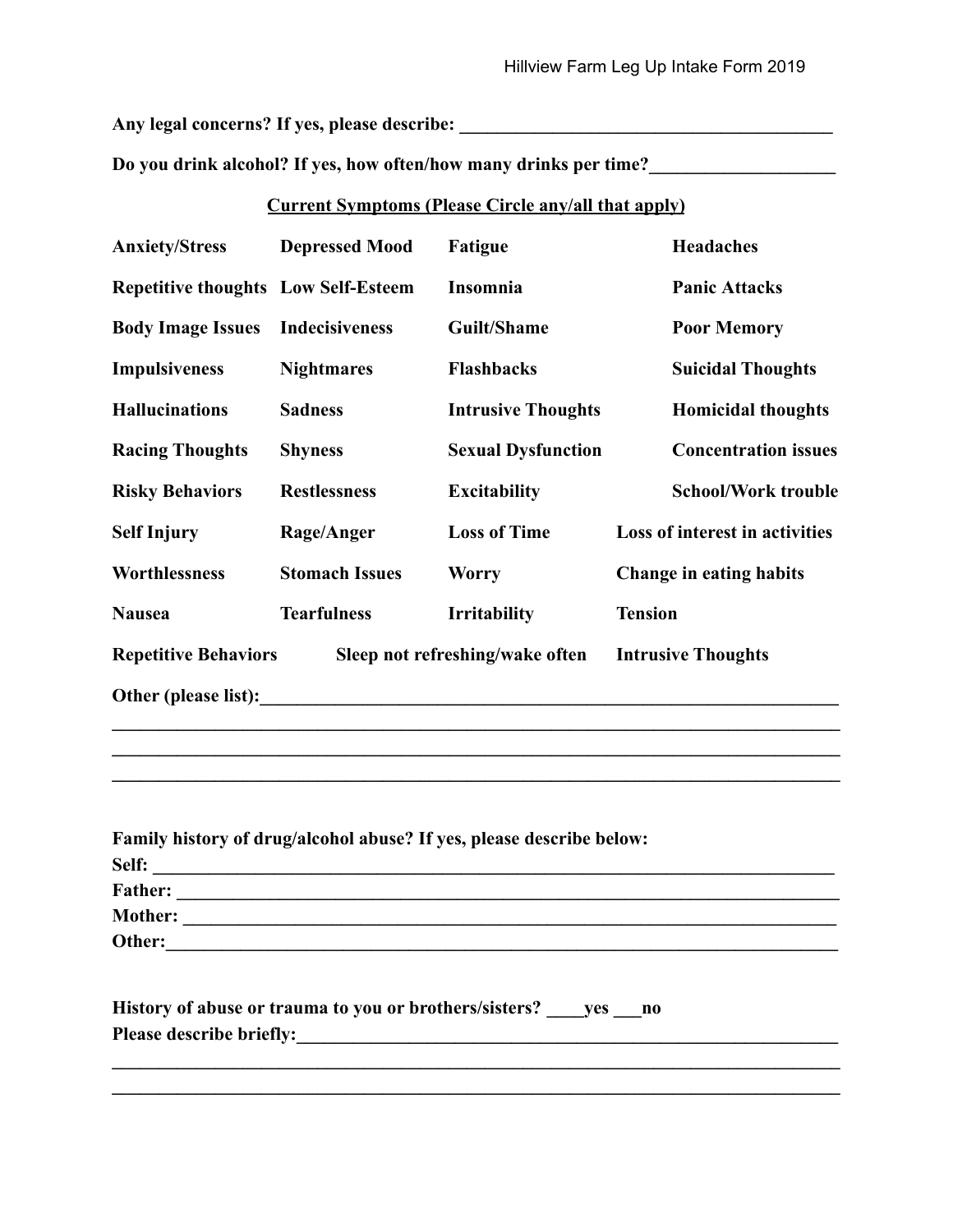If you are or have been under psychiatric care or hospitalization, please describe:

|                                                                        | Any physical complaints now or in the past that have affected your life? <u>Ses</u> No |
|------------------------------------------------------------------------|----------------------------------------------------------------------------------------|
|                                                                        |                                                                                        |
| Any suicidal thoughts or attempts? ___ Yes _____ No                    |                                                                                        |
|                                                                        |                                                                                        |
|                                                                        |                                                                                        |
|                                                                        |                                                                                        |
|                                                                        | Please describe briefly why you are seeking Equine Assisted Psychotherapy:             |
|                                                                        |                                                                                        |
|                                                                        |                                                                                        |
|                                                                        |                                                                                        |
| What would you like to happen?                                         |                                                                                        |
|                                                                        |                                                                                        |
| Have you ever been around horses in the past? If yes, please describe: |                                                                                        |
|                                                                        |                                                                                        |
|                                                                        |                                                                                        |
|                                                                        |                                                                                        |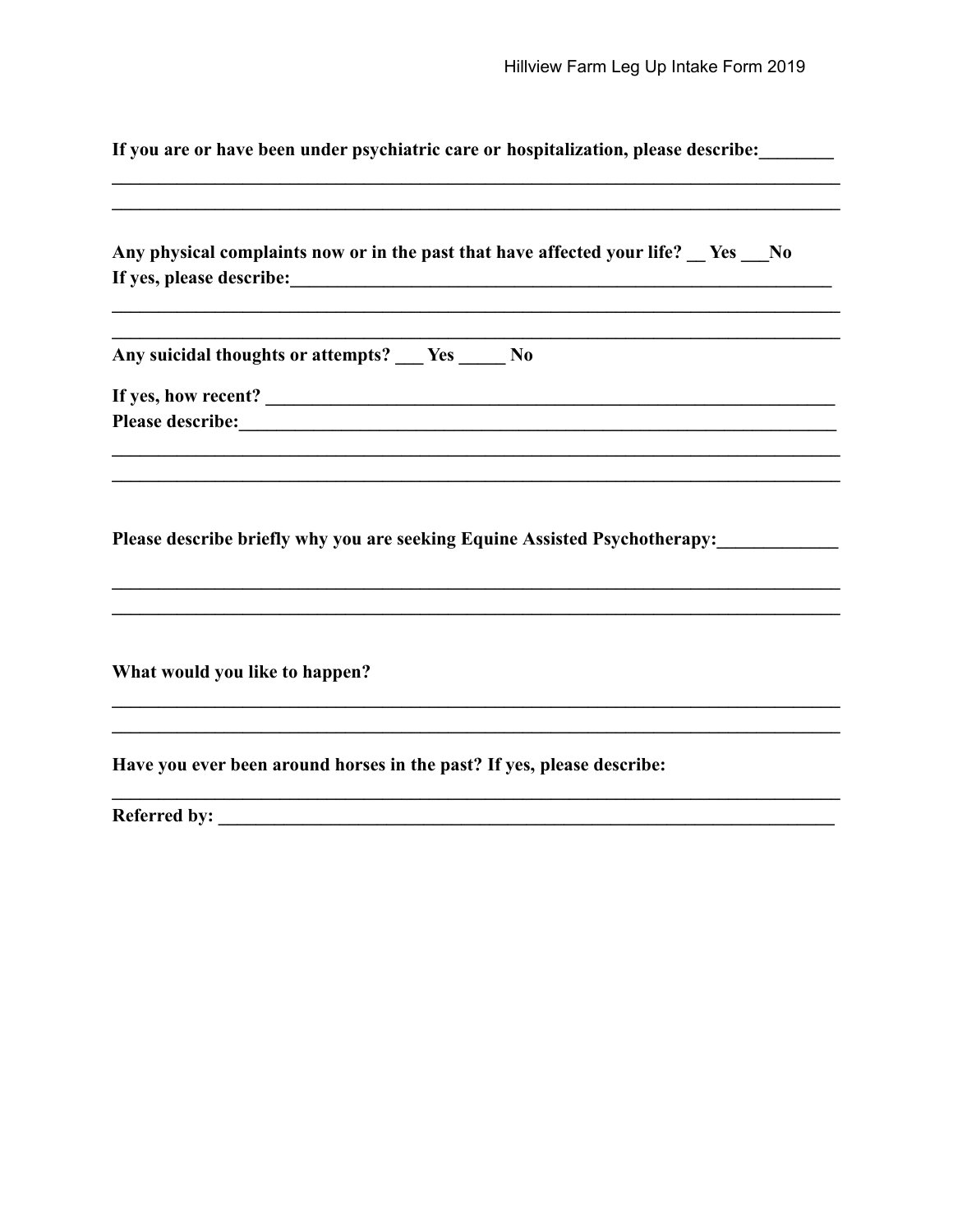## **Hillview Farm Clinical Policies and Procedures**

**Introduction:** When we agree to enter into a therapeutic treatment relationship we accept certain obligations. You have the right to our professional time and abilities in service of your treatment during your scheduled time. You have the right to be informed of the benefits and risks of treatment, and you may consent to or decline the treatment offered. You have a qualified right to privacy. In return we expect you to cooperate with our plan of treatment and to attend appointments as scheduled. If you are unable to attend a scheduled appointment, you must inform us 24 hours prior in order to avoid a late-cancellation fee.

**Initial evaluation/Phone consultation:** The initial evaluation will begin with me contacting you by phone to discuss treatment needs and equine assisted therapy. At the conclusion of the phone evaluation I will recommend how we can work together or suggest an alternative resource if indicated.

**Therapeutic benefits/risks:** Equine Assisted Psychotherapy sessions are 50-60 minutes in length, facilitated by a Mental Health Specialist and an Equine Specialist; at times there may be an Intern assisting with sessions. Our goal is to provide the opportunity to interact with horses in a way that is therapeutic and as safe as possible. Horses are herd animals, and their responses and behaviors can reflect that of our own relationships. Horses are also prey animals, which means they must stay mindful of safety concerns for themselves and their herd; giving them an incredible ability to provide us with insight into our own trauma or stress responses. Therapy is helpful for dealing with anxiety and emotional pain, however, processing negative experiences can be stressful at first. Participants often begin to experience change in their lives as a result of the therapeutic process, and change can have an impact on significant relationships.

**Individual, Couples, Family, and/or Group Therapy:** Sessions are 50-60 minutes in length. Group sessions must have a minimum of 5 participants, and meet weekly for several weeks. Group members are expected to respect other participant's confidentiality.

**Corporate Groups:** 90 minutes for up to 15 participants. Larger group accommodations can be discussed.

**Medication Management:** If you feel you need medication and do not have either a Primary Care Provider or a Psychiatrist, we would be happy to refer you to an appropriate medication management provider.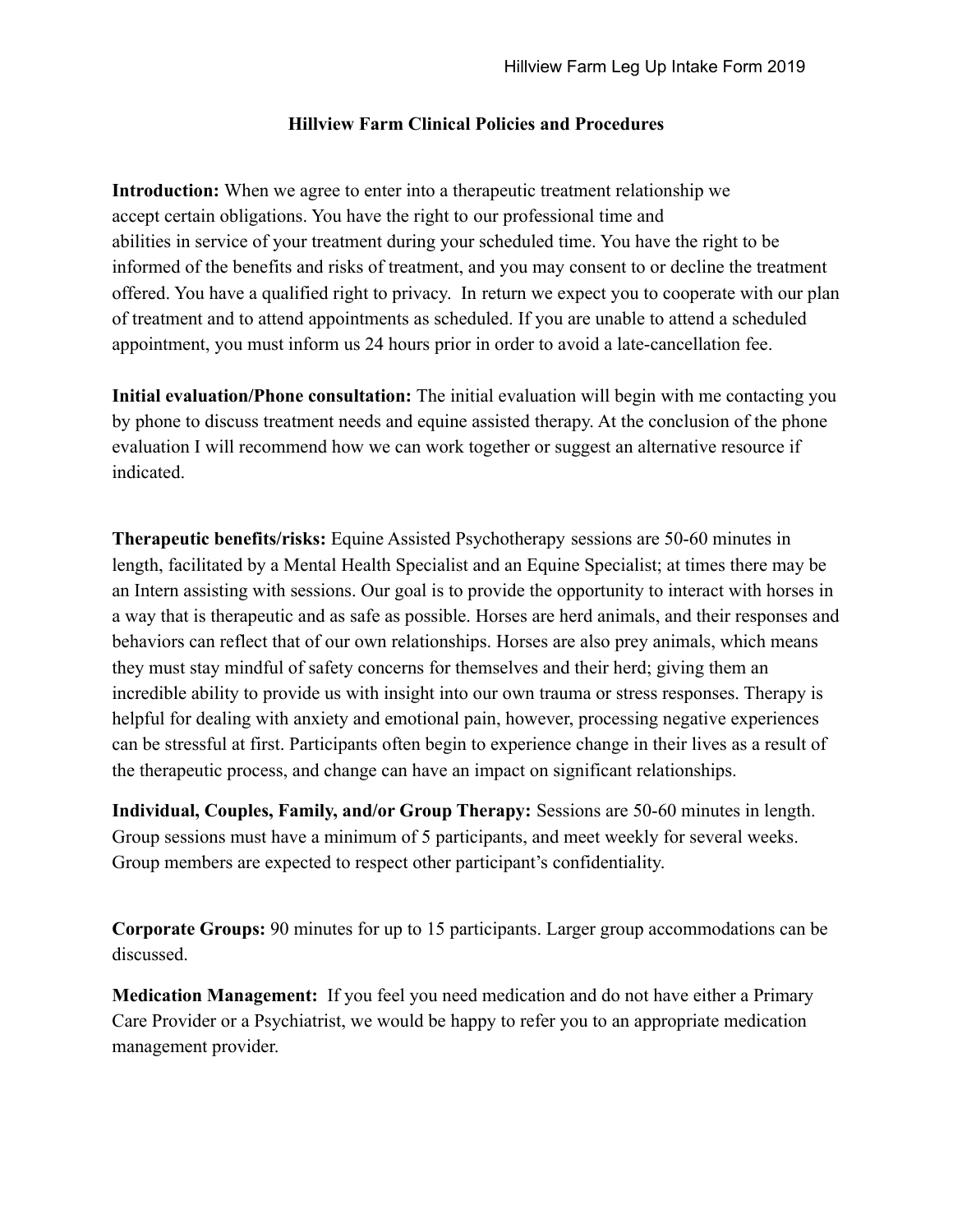**Termination:** Termination is an integral part of psychotherapy. It is important that you allow yourself sufficient time to reflect upon the work you have done and how you will continue making healthy choices. Pre and post surveys can help us in evaluating our work together, and you may be asked to fill these out at times.

**Phone Contact:** The phone will not be answered during therapy sessions but messages may be left or text messages sent. Phone calls and texts will be returned as soon as possible, but if you are in need of emergent care please contact 911. If you are experiencing a mental health emergency or crisis and need immediate assistance, please either contact the Suicide Prevention Lifeline at 800-273-TALK (8255) or 911.

**Cancellations:** In order to avoid late-cancellation charges, please contact us 24 hours before your scheduled appointment to cancel. We have reserved a spot for you and need to be able to allow someone else the time if you will not be able to attend.

**Fees:** Fees for each session must be paid before the session will begin.

**Miscellaneous Fees:** We prefer not to be involved in legal testimony. If required to participate on your behalf, fee for forensic work is \$200 per hour PLUS \$300 per hour for consultation with another professional counselor and legal counsel.

**Clients under age 18:** In the case of minors, parents or legal guardians have access to their child's records, unless the child is emancipated. However, the most effective therapeutic treatment requires client's trust in the therapist, and confidentiality is a high priority.

**Confidentiality:** We understand that client confidentiality is a vital component of successful therapeutic treatment. All staff have been trained regarding HIPAA guidelines and the ACA Code of Ethics regarding client confidentiality and understand that your privacy is of utmost importance. Information or session content will never be disclosed to any unauthorized person or group.

- ❖ Information about you may be disclosed under two categories:
	- $\triangleright$  Authorized Disclosures: These disclosures require your written permission. You would state the information to be disclosed, to whom I should disclose it. You have the right to revoke in writing your authorization.